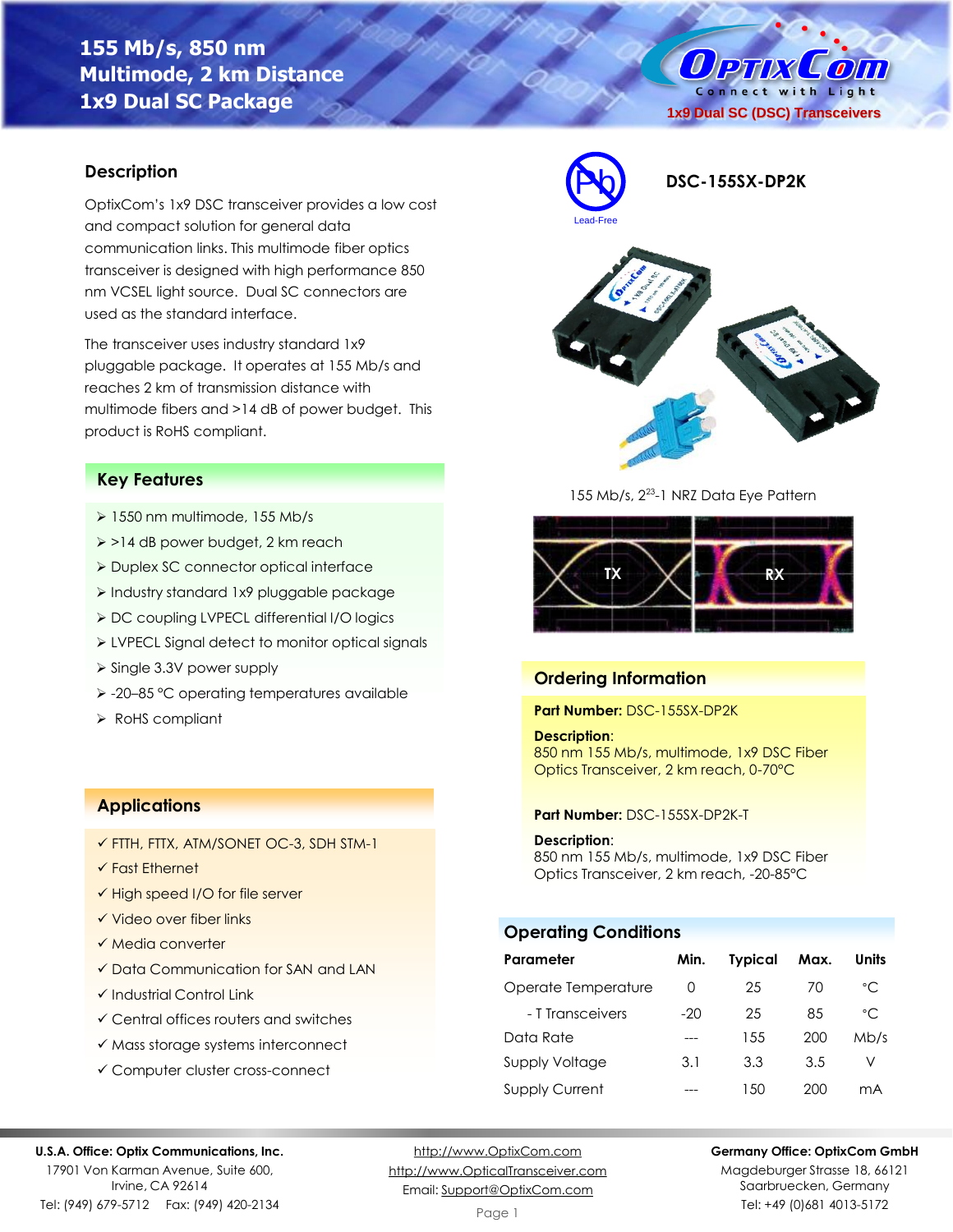

**Marchand** 

# **Absolute Maximum Ratings**

| Parameter                                | Symbol                | Min.   | Max.       | Units        |
|------------------------------------------|-----------------------|--------|------------|--------------|
| Storage Temperature                      | Tst                   | -40    | 85         | °C           |
| <b>Supply Voltage</b>                    | V <sub>cc</sub>       | $-0.5$ | 6.0        | V            |
| Input Voltage                            | <b>V<sub>IN</sub></b> | $-0.5$ | <b>Vcc</b> | V            |
| <b>Operating Current</b>                 | lop                   | ---    | 400        | mA           |
| Output Current                           | lo                    | ---    | 50         | mA           |
| Soldering Temperature (10 sec. on leads) | Tsd                   |        | 260        | $^{\circ}$ C |

# **Transmitter Electro-Optical Characteristics**

| Parameter                                 | Symbol             | Min.                  | <b>Typical</b> | Max.                  | <b>Units</b> |
|-------------------------------------------|--------------------|-----------------------|----------------|-----------------------|--------------|
| Differential Input Voltage                | AVi                | 0.3                   |                | 1.6                   | $\vee$       |
| Differential Input Impedance <sup>2</sup> | Z                  | ---                   | 100            | ---                   | ohm          |
| Optical Output Power <sup>3</sup>         | $P_{\rm O}$        | $-10$                 | ---            | $-4$                  | dBm          |
| Optical Wavelength                        | $\lambda$          | 830                   | 850            | 860                   | nm           |
| <b>Extinction Ratio</b>                   | <b>FT</b>          | 9                     |                |                       | dB           |
| Spectral Width (rms)                      | $\varDelta\lambda$ | ---                   | $---$          | 0.85                  | nm           |
| <b>Total Jitter</b>                       | $T_{J}$            | ---                   | ---            |                       | ns           |
| Rise/Fall Time (10% - 90%)                | Tr/Tf              |                       | ---            | $\overline{2}$        | ns           |
| Data Input Voltage - High                 | V <sub>IH</sub>    | $V_{\text{cc}}$ - 1.1 | ---            | $V_{\text{cc}}$ – 0.7 | $\vee$       |
| Data Input Voltage - Low                  | $V_{\parallel}$    | $V_{\text{CC}}$ – 2.0 |                | $V_{\text{CC}}$ - 1.6 | $\vee$       |

Notes:

- 1. Module is designed for DC LVPECL coupling. See the design guide for proper termination.
- 2. Single ended will be 50 ohm for each signal line.
- 3. Output of coupling optical power into 50/125 or 62.5/125 µm MMF.
- 4. Optical eye diagram is compliant with Telcordia GR-253-CORE and ITU-T G-957 standard.

**Class 1 Laser Product Complies with 21 CFR 1040.10 and 1040.11**

**U.S.A. Office: Optix Communications, Inc.** 17901 Von Karman Avenue, Suite 600, Irvine, CA 92614 Tel: (949) 679-5712 Fax: (949) 420-2134



[http://www.OptixCom.com](http://www.optixcom.com/) [http://www.OpticalTransceiver.com](http://www.optoictech.com/) Email: [Support@OptixCom.com](mailto:Support@optoICtech.com)



TÜVRheinland

**Germany Office: OptixCom GmbH** Magdeburger Strasse 18, 66121 Saarbruecken, Germany Tel: +49 (0)681 4013-5172